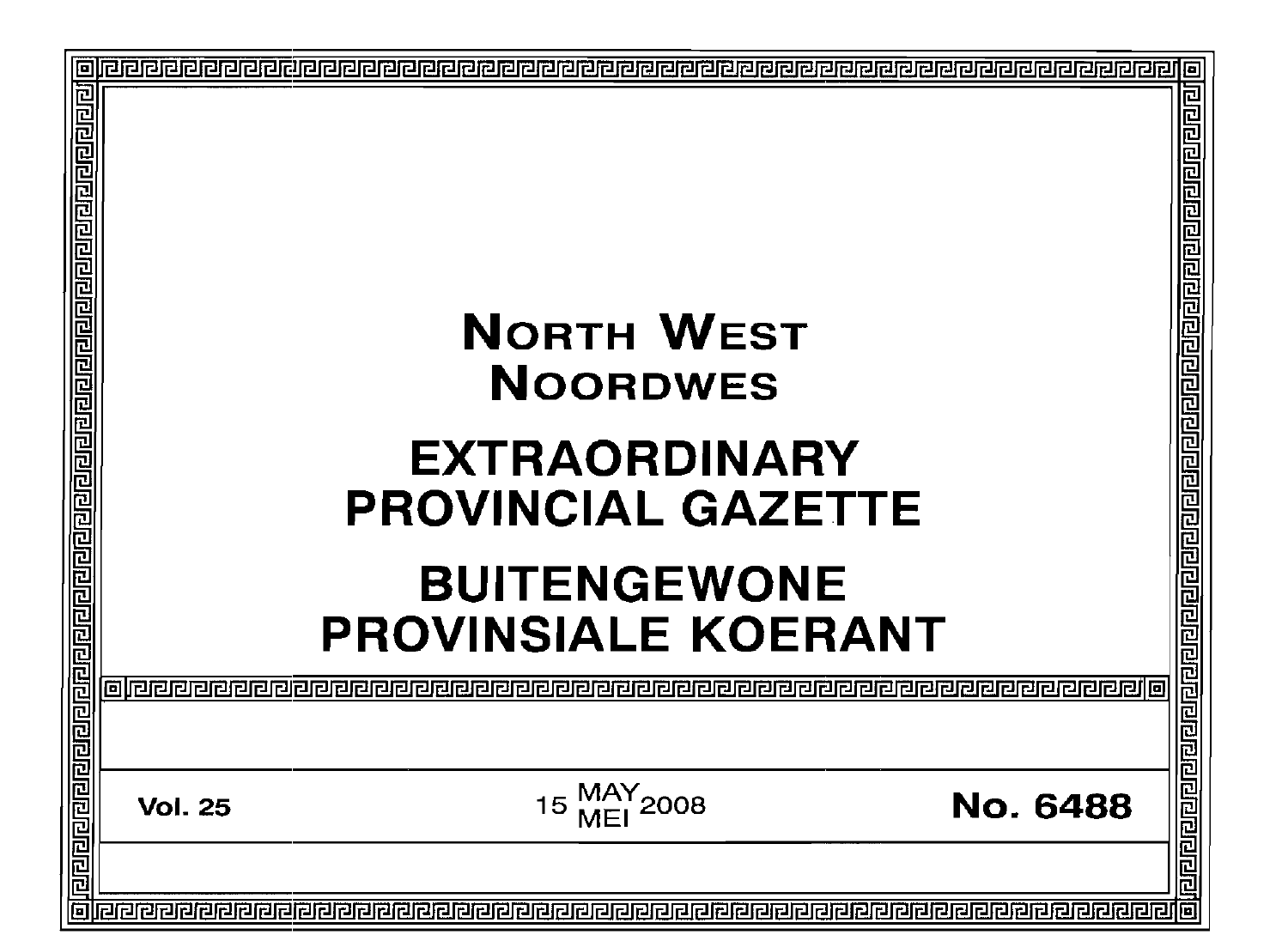| No. |                                                 | Page<br>No. | Gazette<br>No. |
|-----|-------------------------------------------------|-------------|----------------|
|     | <b>GENERAL NOTICES • ALGEMENE KENNISGEWINGS</b> |             |                |
| 274 |                                                 |             | 6488           |
| 275 |                                                 |             | 6488           |

-----..\_-----\_.\_.\_--.\_-----

**CONTENTS ·INHOUD**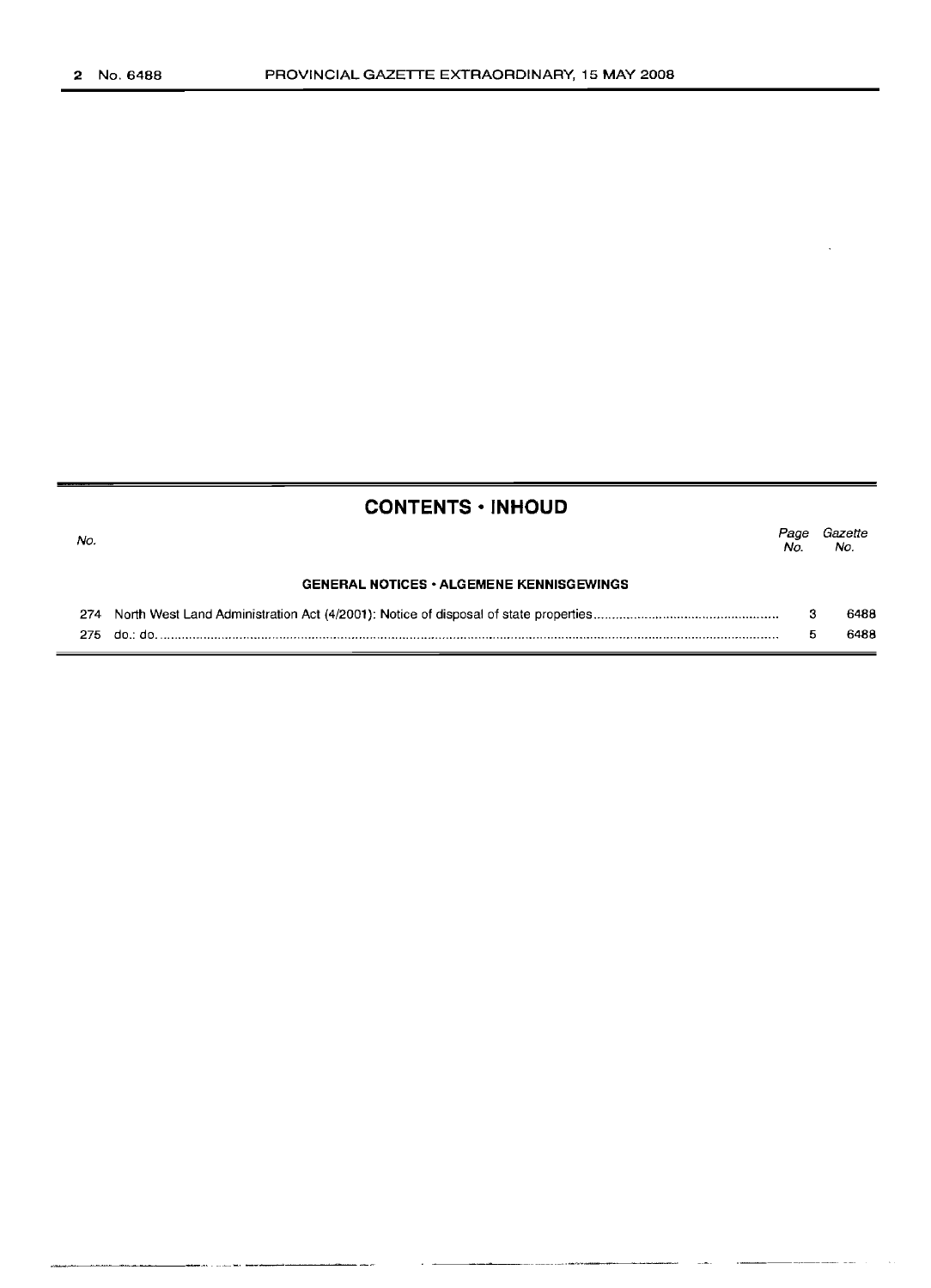# **GENERAL NOTICE**

#### **NOTICE 274 OF 2008**

# **CHIEF DIRECTORATE: INFRASTRUCTURE DIRECTORATE: PROPERTY MANAGEMENT**

### 'NORTH **WEST PROVINCE**

### **DEPARTMENT OF PUBLIC WORKS**

### **NOTICE OF DISPOSAL OF STATE PROPERTIES**

The MEC for Public Works, acting in terms of the powers delegated to him by the Premier pursuant to section 9 of the North West Land Administration Act, 4 of 2001, hereby publishes this notice of intention to dispose of state properties as provided for in section 3(2) of the said Act.

The full descriptions of properties intended for disposal are as follows:

## **BATCH 9**

| N0 | <b>ADDRESS</b>     | <b>ERF</b> | <b>TITLE DEED</b> | <b>TOWN</b> |
|----|--------------------|------------|-------------------|-------------|
|    | 19 Churchill       | 689        | T89/1981BP        | Mafikeng    |
| 2  | 33 Constantia      | 1940       | T968/1977BP       | Mafikeng    |
| 3  | 27 Clarendon       | 663        | T582/1986BP       | Mafikeng    |
| 4  | 36 South           | 1379       | T212/1991BP       | Mafikeng    |
| 5  | 37 Churchill       | 848        | T266/1981BP       | Mafikeng    |
| 6  | 29 Jacaranda       | 2002       | T275/1978BP       | Mafikeng    |
| 7  | 2186 Hendrick Tlou | 2186       | T152/1980BP       | Mafikeng    |
| 8  | 33 Churchill       | 846        | T477/1965BP       | Mafikeng    |
| 9  | 12 Mimosa          | 1612       | T641/1971BP       | Mafikeng    |
| 10 | 30 Baden Powell    | 805        | T885/1965BP       | Mafikeng    |
| 11 | 53 Geranium        | 1786       | T324/1983BP       | Mafikeng    |
| 12 | 13 Constantia      | 1923       | T968/1977BP       | Mafikeng    |
| 13 | 1517 Diutlwileng   | 1517       | T96/1992 BP       | Mafikeng    |
| 14 | 18 William Dick    | 1199       | T436/1988BP       | Mafikeng    |
| 15 | 11 Kristenbosch    | 1720       | T200/1991BP       | Mafikeng    |
| 16 | 55 Geranium        | 1786       | T324/1983BP       | Mafikeng    |
| 17 | 1 Cooke Street     | 2576       | T615/1987BP       | Mafikeng    |
| 18 | 7738 Unit 15       | 7738       | T345/2008         | Mmabatho    |
| 19 | 88 Molopo Road     | 502        | T618/1987BP       | Mafikeng    |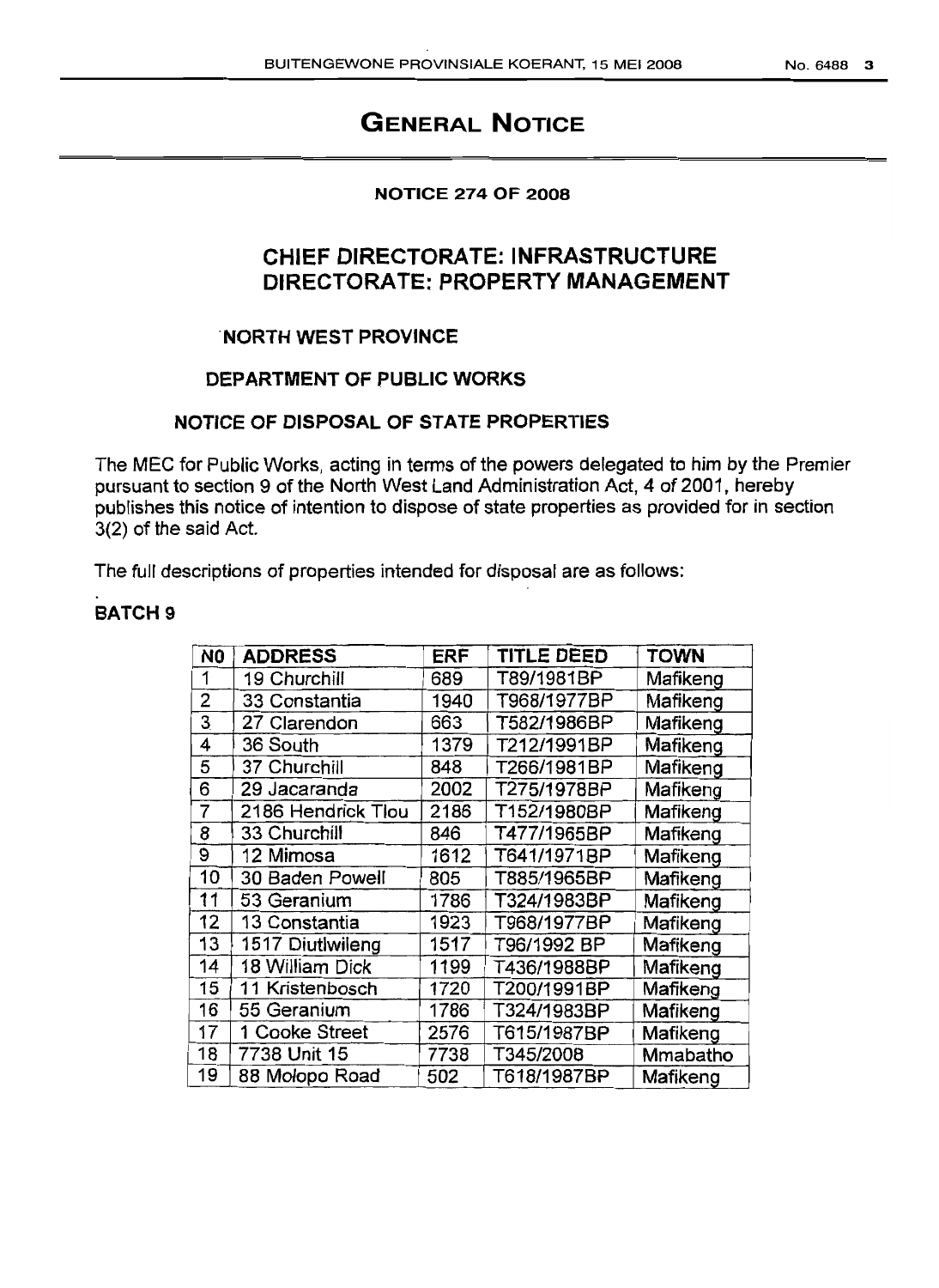Any interested party may submit, within 21 days of the publication of this notice, written representations and/or objections they wish to make regarding the intended disposal of the properties described above.

All submissions must be addressed to:

The Deputy Director- General Department of Public Works 1st Floor, Old Parliament Building Modiri Molema Road **MMABATHO,2735**

Or by post at the folloWing address: The Deputy Director- General Department of Public Works Private Bag X2037 **MMABATHO.** 2735

Further enquiries may be directed to the Directorate: Property Management at (018) 387 2440 during office hours.